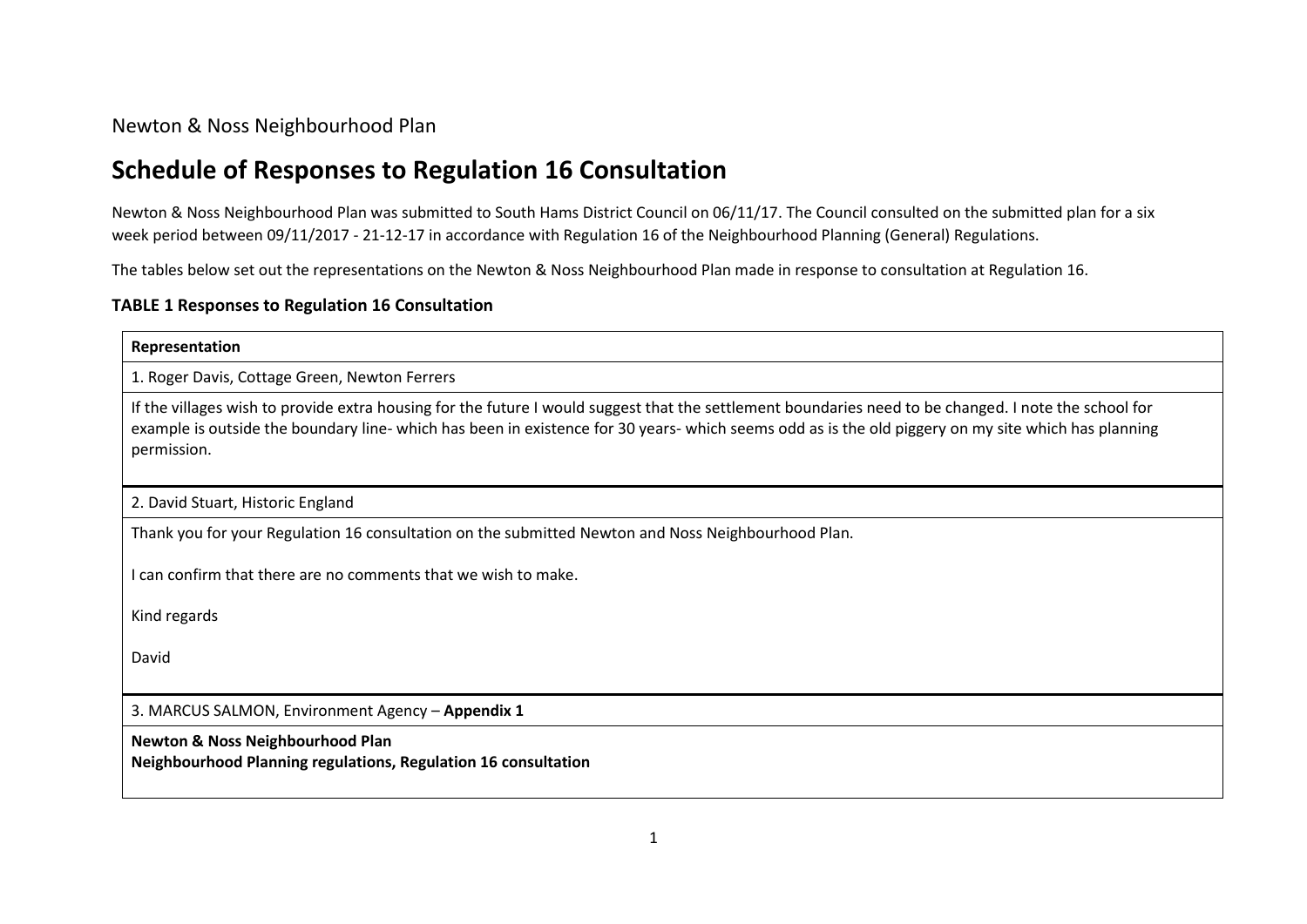Thank you for your consultation of 09 November 2017 providing us with an opportunity to comment on the submission draft of the Newton and Noss Neighbourhood Plan.

We are generally supportive of the vision, objectives and policies set out in the draft neighbourhood plan. In particular we welcome the vision and objectives relating to the protection of the waterfront and estuary habitats along with addressing issues of sewerage infrastructure capacity.

We are pleased to see that the draft plan is committed to the protection of the intertidal zone, which is a Priority Habitat and an important feature of the parish. The plan also acknowledges the health and wellbeing benefits (in addition to the obvious benefits to the natural environment) that can be gained from maintaining and enhancing these important areas. As such we strongly support policy **N3P-2** regarding the protection of the Parish's waterfront.

We support policy **N3P-6** regarding drainage and flooding. We are pleased to see that the plan recognises the rapid response nature of flooding in the parish and the commitment to a drainage hierarchy which makes infiltration the preferable option (in contrast to the current draft of Joint Local Plan policy DEV37). We also welcome recognition of the issues related to the parish's sewerage infrastructure and combined sewer overflows to the estuary. It should be noted here that JLP policy DEV37 also requires that 'Development will not be permitted without confirmation that sewage / wastewater treatment facilities can accommodate or be improved to accommodate the new development, in advance of the development taking place'. We consider that policy N3P-6 would be strengthened by explicitly requiring incorporation of measures to protect water quality as well as reducing flood risk.

In view of the local issues regarding sewerage infrastructure and the Parish Council's 2017 priority 6 to protect the European Marine Site it may be prudent for policy **N3P-7** (planning obligations and commuted sums) to explicitly refer to the need for developer contributions towards improved facilities.

We are also supportive of policy **N3P-10** regarding green spaces. Green spaces and other green infrastructure can provide multi-functional benefits including for health and wellbeing, flood risk management, water quality and biodiversity.

Yours sincerely

**MARCUS SALMON Sustainable Places Planning Specialist**

Direct dial 02084746289 Direct e-mai[l marcus.salmon@environment-agency.gov.uk](mailto:marcus.salmon@environment-agency.gov.uk)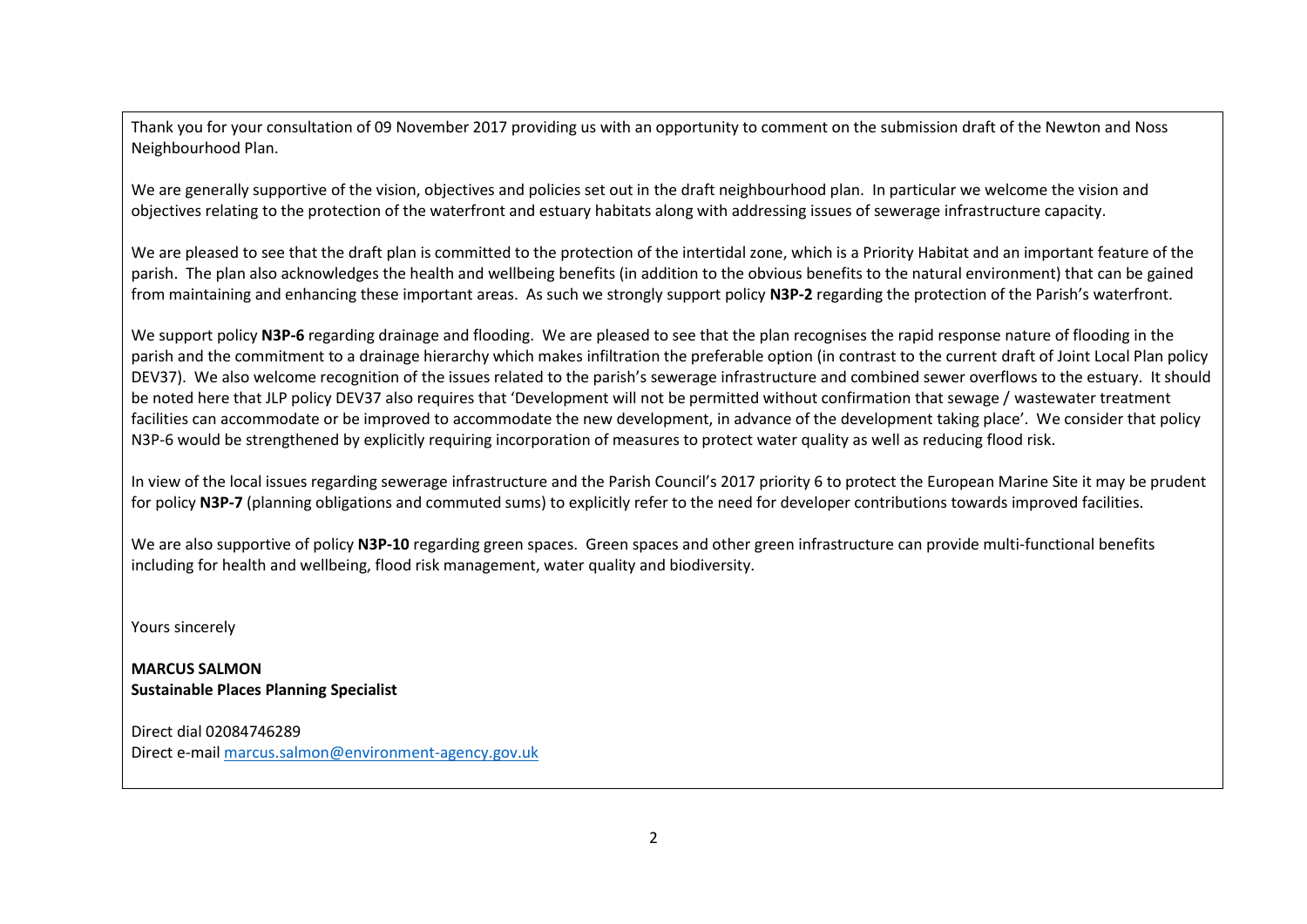## 4. Keith Baldry

Member for Newton and Yealmpton

Thank you for the opportunity to see and to comment. I am content with your suggestions

5. Cllr Judy Pearce, Salcombe and Thurlestone Ward, South Hams District Council

Thank you Mandy, I am happy with the comments and wish Newton and Noss NP well with the examination. It is really heartening to have several plans reaching their final stages now.

Kind regards

Judy

6. Carol Reeder, Lead Advisor – Planning Policy, Devon, Cornwall and Isles of Scilly Team, Natural England – **Appendix 2**

### **Newton and Noss Neighbourhood Plan, Submission Plan**

Thank you for your consultation on the above dated 09 November 2017

Natural England is a non-departmental public body. Our statutory purpose is to ensure that the natural environment is conserved, enhanced, and managed for the benefit of present and future generations, thereby contributing to sustainable development.

Natural England welcomes the preparation of the Neighbourhood Plan.

The Plymouth Sound and Estuaries Special Area of Conservation (SAC) lies adjacent to the coast and is at risk from recreational disturbance. Through work on the Plymouth and South West Devon Joint Local Plan (JLP) the JLP authorities have identified zones of influence, within which development is likely to give rise to recreational disturbance. The zones of influence include the Noss and Newton Neighbourhood Plan area. This matter and measures for mitigation (including are addressed through policy in the emerging Plymouth and South west Devon Local Plan (proposed policy SPT13) and the means of delivering the required mitigation and the required levels of developer contributions, will be identified in the Plymouth Policy Area and Thriving Towns and Village Policy Area Supplementary Planning Document (SPD). For information we suggest that reference to the emerging SPD and the likely need for developer contributions be referred to in Plan text.

The Neighbourhood Plan seeks to extend the settlement boundary to include two new areas (shown as A & B on the map on page 13). However we note that development at site A is already completed and that a decision to grant planning permission subject to conditions was delegated to the Council's Development Management lead and the committee chairman in August 2017 (South Hams Development management Committee, 2nd August 2017, agenda item 6F). On that basis the proposed settlement boundary would appear to reflect the extent of development currently permitted or completed and we have no further comments.

We would be happy to comment further should the need arise but if in the meantime you have any queries please do not hesitate to contact us.